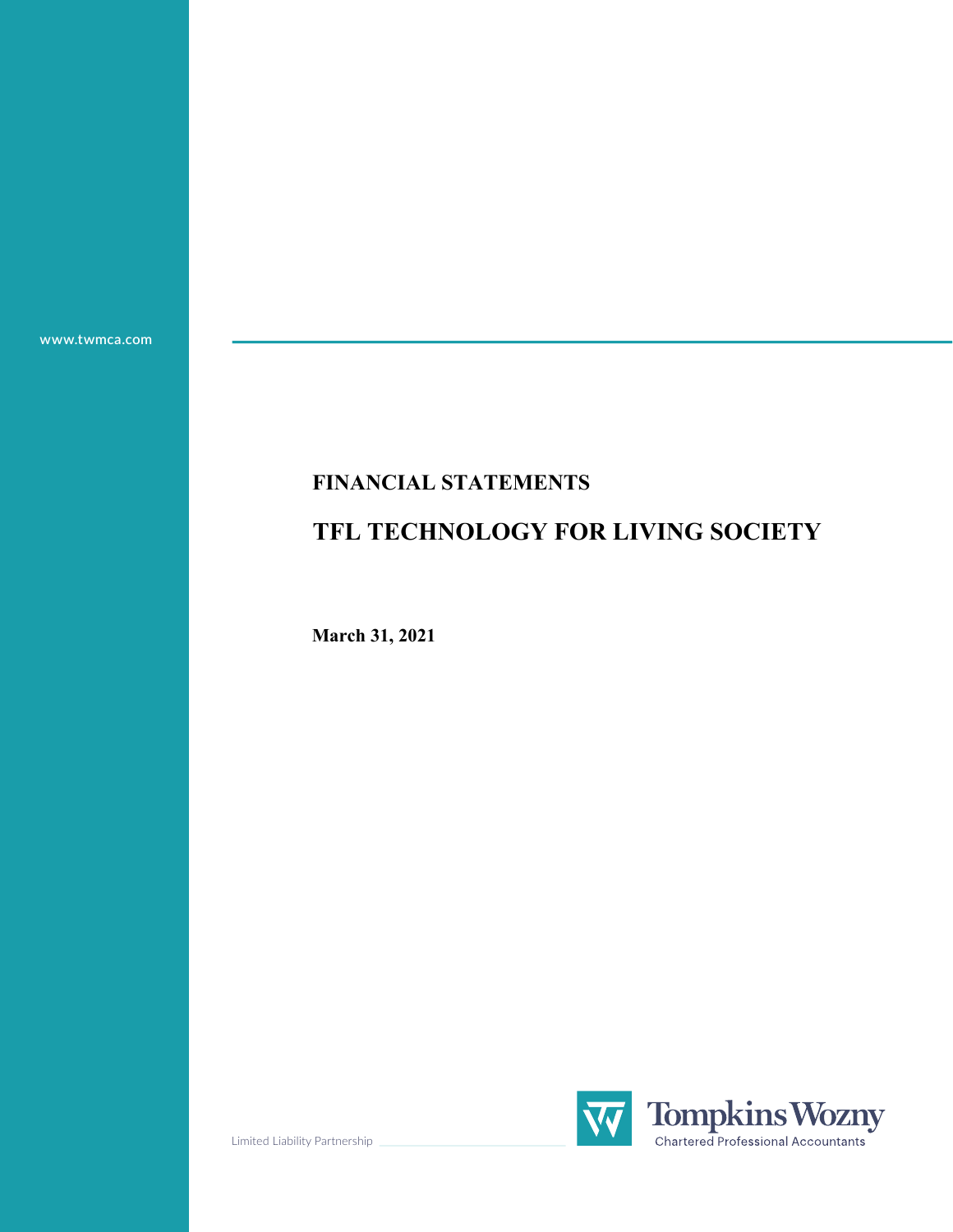#### **INDEPENDENT AUDITOR'S REPORT**

#### To the Members of **TFL Technology for Living Society**

#### *Opinion*

We have audited the financial statements of TFL Technology for Living Society (the Society), which comprise the statement of financial position as at March 31, 2021, and the statements of changes in net assets, operations and cash flows for the year then ended, and notes to the financial statements, including a summary of significant accounting policies.

In our opinion, the accompanying financial statements present fairly, in all material respects, the financial position of the Society as at March 31, 2021, and the results of its operations and its cash flows for the year then ended in accordance with Canadian accounting standards for not-for-profit organizations.

#### *Basis for Opinion*

We conducted our audit in accordance with Canadian generally accepted auditing standards. Our responsibilities under those standards are further described in the *Auditor's Responsibilities for the Audit of the Financial Statements* section of our report. We are independent of the Society in accordance with the ethical requirements that are relevant to our audits of the financial statements in Canada, and we have fulfilled our other ethical responsibilities in accordance with these requirements. We believe that the audit evidence we have obtained is sufficient and appropriate to provide a basis for our audit opinion.

#### *Responsibilities of Management and Those Charged with Governance for the Financial Statements*

Management is responsible for the preparation and fair presentation of the financial statements in accordance with Canadian accounting standards for not-for-profit organizations, and for such internal control as management determines is necessary to enable the preparation of financial statements that are free from material misstatement, whether due to fraud or error.

In preparing the financial statements, management is responsible for assessing the Society's ability to continue as a going concern, disclosing, as applicable, matters related to going concern and using the going concern basis of accounting unless management either intends to liquidate the Society or to cease operations, or has no realistic alternative but to do so.

Those charged with governance are responsible for overseeing the Society's financial reporting process.

#### *Auditor's Responsibilities for the Audit of the Financial Statements*

Our objectives are to obtain reasonable assurance about whether the financial statements as a whole are free from material misstatement, whether due to fraud or error, and to issue an auditor's report that includes our opinion. Reasonable assurance is a high level of assurance, but is not a guarantee that an audit conducted in accordance with Canadian generally accepted auditing standards will always detect a material misstatement when it exists. Misstatements can arise from fraud or error and are considered material if, individually or in the aggregate, they could reasonably be expected to influence the economic decisions of users taken on the basis of these financial statements. As part of an audit in accordance with Canadian generally accepted auditing standards, we exercise professional judgment and maintain professional skepticism throughout the audit. We also:

 Identify and assess the risks of material misstatement of the financial statements, whether due to fraud or error, design and perform audit procedures responsive to those risks, and obtain audit evidence that is sufficient and appropriate to provide a basis for our opinion. The risk of not detecting a material misstatement resulting from fraud is higher than for one resulting from error, as fraud may involve collusion, forgery, intentional omissions, misrepresentations, or the override of internal control.

 Obtain an understanding of internal control relevant to the audit in order to design audit procedures that are appropriate in the circumstances, but not for the purpose of expressing an opinion on the effectiveness of the Society's internal control.

 Evaluate the appropriateness of accounting policies used and the reasonableness of accounting estimates and related disclosures made by management.

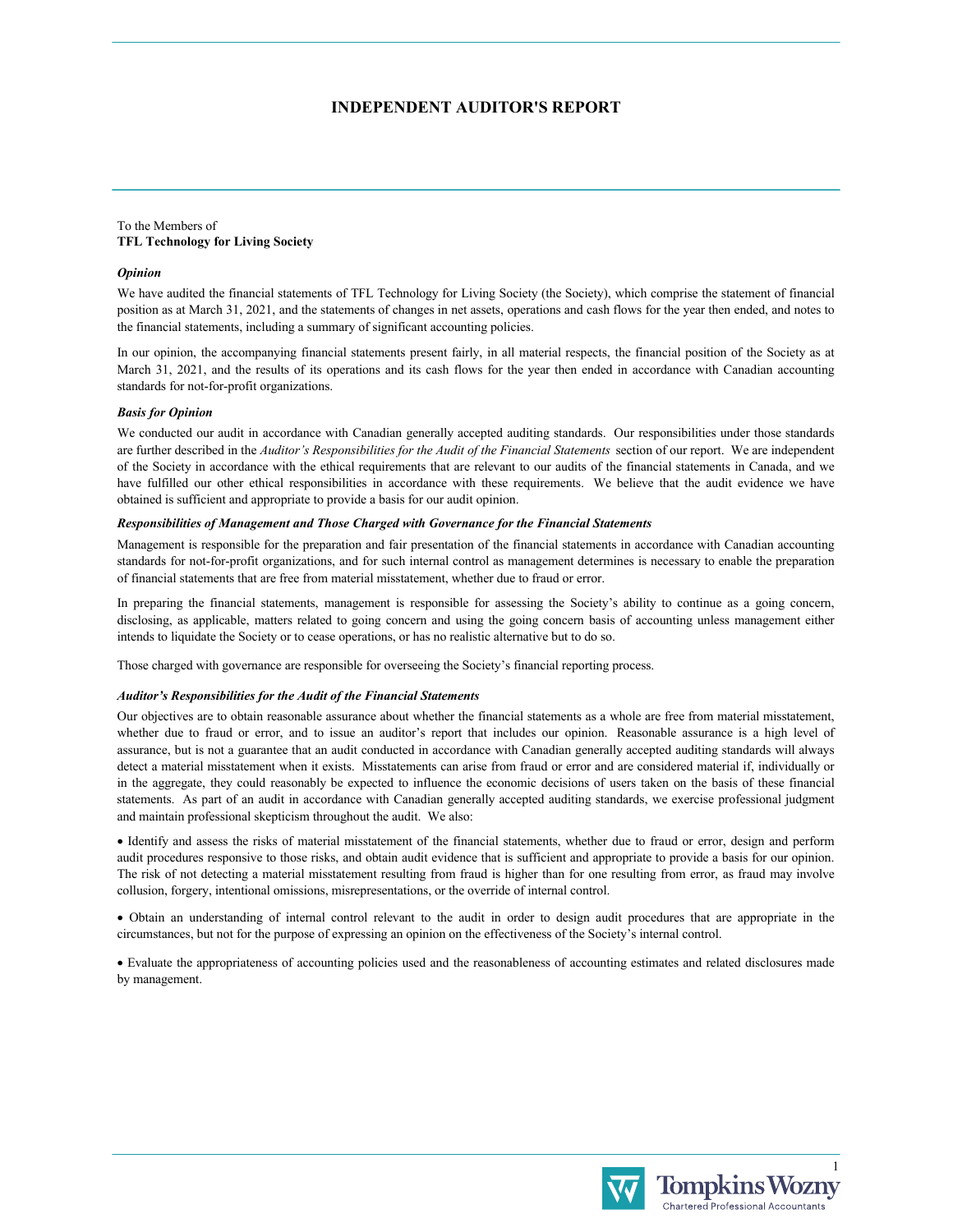### **INDEPENDENT AUDITOR'S REPORT**

 Conclude on the appropriateness of management's use of the going concern basis of accounting and based on the audit evidence obtained, whether a material uncertainty exists related to events or conditions that may cast significant doubt on the Society's ability to continue as a going concern. If we conclude that a material uncertainty exists, we are required to draw attention in our auditor's report to the related disclosures in the financial statements or, if such disclosures are inadequate, to modify our opinion. Our conclusions are based on the audit evidence obtained up to the date of our auditor's report. However, future events or conditions may cause the Society to cease to continue as a going concern.

 Evaluate the overall presentation, structure and content of the financial statements, including the disclosures, and whether the financial statements represent the underlying transactions and events in a manner that achieves fair presentation.

We communicate with those charged with governance regarding, among other matters, the planned scope and timing of the audit and significant audit findings, including any significant deficiencies in internal control that we identify during our audit.

#### **Report on Other Legal and Regulatory Requirements**

As required by the British Columbia Societies Act, we report that, in our opinion, the accounting principles used in these financial statements, Canadian accounting standards for not-for-profit organizations, have been applied on a basis consistent with that of the preceding year.

Jonphine Wogny LLP

Vancouver, Canada September 15, 2021

Chartered Professional Accountants

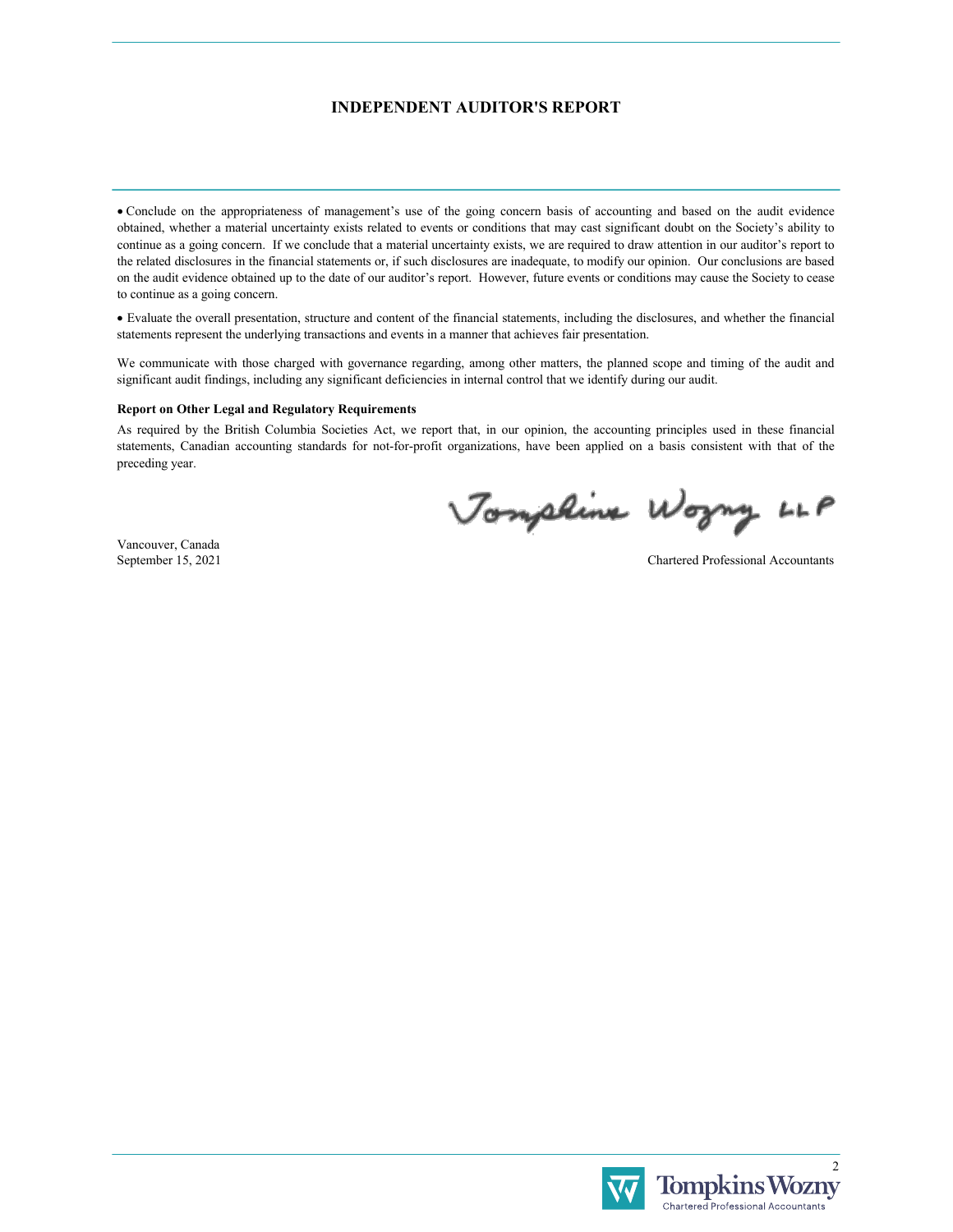# **STATEMENT OF FINANCIAL POSITION**

As at March 31

|                                        | <b>Restricted Funds</b> |         | <b>Association</b> | 2021         | 2020         |
|----------------------------------------|-------------------------|---------|--------------------|--------------|--------------|
|                                        | <b>PROP</b>             | TIL     | <b>Funds</b>       | <b>Total</b> | <b>Total</b> |
|                                        | S                       | S       | \$                 | S            | \$           |
| <b>ASSETS</b>                          |                         |         |                    |              |              |
| Current                                |                         |         |                    |              |              |
| Cash and cash equivalents [note 3]     |                         |         | 2,378,850          | 2,378,850    | 3,983,661    |
| Interfund balances                     | 1,655,753               | 167,495 | (1,823,248)        |              |              |
| Funding and accounts receivable        | 221,320                 | 6,269   | 27,771             | 255,360      | 61,903       |
| GST receivable                         | 19,134                  | 1,665   | 1,676              | 22,475       | 20,556       |
| Inventory of supplies                  | 220,168                 | 15,800  |                    | 235,968      | 263,802      |
| Prepaid expenses                       | 14,774                  | 3,693   |                    | 18,467       | 14,287       |
| <b>Total current assets</b>            | 2,131,149               | 194,922 | 585,049            | 2,911,120    | 4,344,209    |
| Equipment [note 4]                     | 2,015,938               | 74,114  |                    | 2,090,052    | 2,275,264    |
|                                        | 4,147,087               | 269,036 | 585,049            | 5,001,172    | 6,619,473    |
| <b>LIABILITIES AND NET ASSETS</b>      |                         |         |                    |              |              |
| <b>Current liabilities</b>             |                         |         |                    |              |              |
| Accounts payable and accruals [note 5] | 210,671                 | 25,464  | 11,472             | 247,607      | 547,817      |
| Deferred funding and revenue [note 6]  | 156,969                 | 34,519  | 100,775            | 292,263      | 1,157,513    |
| Deferred interest                      |                         |         |                    |              | 129,360      |
| <b>Total current liabilities</b>       | 367,640                 | 59,983  | 112,247            | 539,870      | 1,834,690    |
| Deferred equipment funding [note 7]    | 2,015,938               | 74,114  |                    | 2,090,052    | 2,275,264    |
| <b>Total liabilities</b>               | 2,383,578               | 134,097 | 112,247            | 2,629,922    | 4,109,954    |
|                                        |                         |         |                    |              |              |
| <b>Net assets</b>                      |                         |         |                    |              |              |
| Internally restricted [note 8]         |                         |         | 186,677            | 186,677      | 186,677      |
| Restricted funds                       | 1,763,509               | 134,939 |                    | 1,898,448    | 2,161,498    |
| Unrestricted                           |                         |         | 286,125            | 286,125      | 161,344      |
| <b>Total net assets</b>                | 1,763,509               | 134,939 | 472,802            | 2,371,250    | 2,509,519    |
|                                        | 4,147,087               | 269,036 | 585,049            | 5,001,172    | 6,619,473    |

Commitment *[note 11]* COVID-19 *[note 14]*

*See accompanying notes to the financial statements*

On behalf of the Board:

Director Director

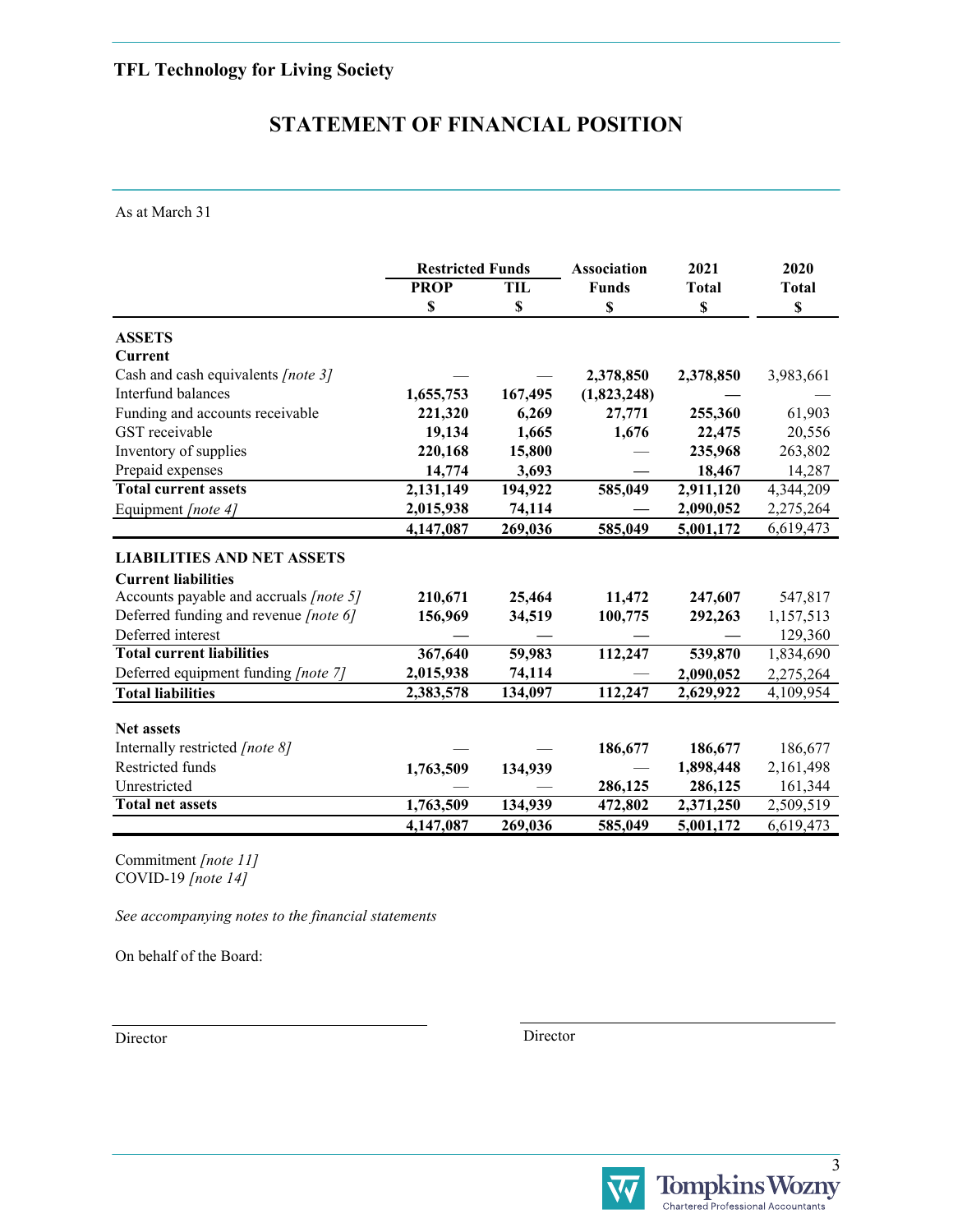# **STATEMENT OF CHANGES IN NET ASSETS AND RESTRICTED FUNDS**

Year ended March 31

|                                 | <b>Restricted Funds</b> |                  | <b>Association Funds</b>                     |                                   |                    |
|---------------------------------|-------------------------|------------------|----------------------------------------------|-----------------------------------|--------------------|
|                                 | <b>PROP</b><br>S        | <b>TIL</b><br>\$ | <b>Internally</b><br><b>Restricted</b><br>\$ | $Un -$<br><b>Restricted</b><br>\$ | <b>Total</b><br>\$ |
| 2021                            |                         |                  | [Note $8$ ]                                  |                                   |                    |
| Balance, beginning of year      | 2,022,504               | 138,994          | 186,677                                      | 161,344                           | 2,509,519          |
| Excess of expenses for the year | (258, 995)              | (4,055)          |                                              | 124,781                           | (138, 269)         |
| Balance, end of year            | 1,763,509               | 134,939          | 186,677                                      | 286,125                           | 2,371,250          |
| 2020                            |                         |                  |                                              |                                   |                    |
| Balance, beginning of year      | 1,936,736               | 126,203          | 186,677                                      | 102,831                           | 2,352,447          |
| Excess of revenue for the year  | 85,768                  | 12,791           |                                              | 58,513                            | 157,072            |
| Balance, end of year            | 2,022,504               | 138,994          | 186,677                                      | 161,344                           | 2,509,519          |

*See accompanying notes to the financial statements*

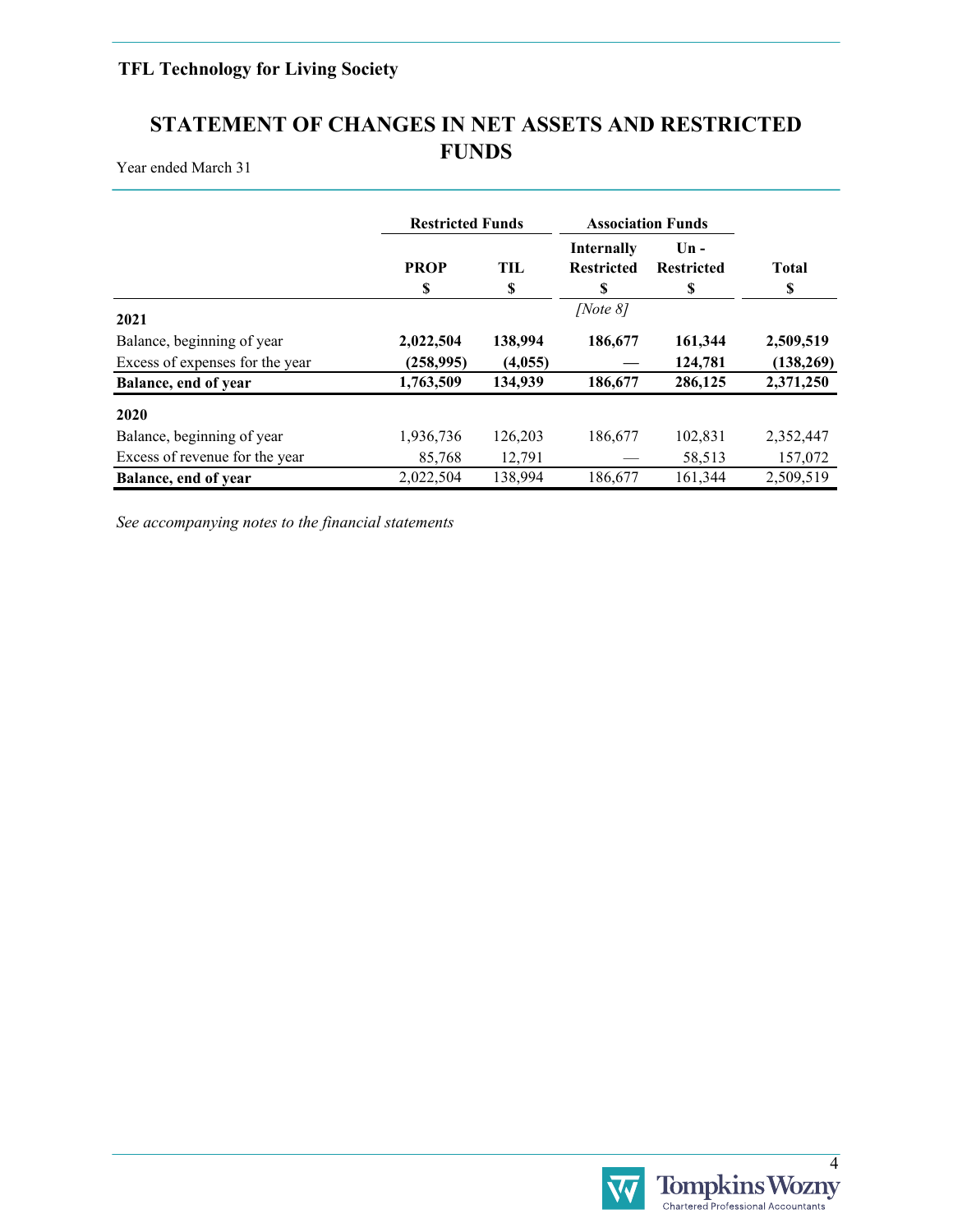# **STATEMENT OF OPERATIONS**

Year ended March 31

|                                                    | 2021                                          |          |                 |              | 2020         |
|----------------------------------------------------|-----------------------------------------------|----------|-----------------|--------------|--------------|
|                                                    | <b>Association</b><br><b>Restricted Funds</b> |          |                 |              |              |
|                                                    | <b>PROP</b>                                   | TIL      | <b>Funds</b>    | <b>Total</b> | <b>Total</b> |
|                                                    | \$                                            | \$       | \$              | \$           | \$           |
| <b>REVENUE</b>                                     |                                               |          |                 |              |              |
| Contracts and Grants [note 6]                      |                                               |          |                 |              |              |
| Vancouver Coastal Health Authority [note 13]       | 2,946,997                                     | 414,206  |                 | 3,361,203    | 3,531,387    |
| Open doors project                                 |                                               |          | 71,250          | 71,250       | 16,242       |
| Province of BC - temporary pandemic pay            | 26,793                                        | 5,652    | 2,853           | 35,298       |              |
| Muscular Dystrophy Canada                          |                                               |          | 25,000          | 25,000       |              |
| Government of Canada - wage subsidy [note 14]      | 21,250                                        | 3,750    |                 | 25,000       |              |
| Government of Canada - summer grant                |                                               | 3,151    |                 | 3,151        |              |
| Neil Squire - wage subsidy                         |                                               | 10,020   |                 | 10,020       |              |
| George Pearson Centre fund                         |                                               |          | 840             | 840          |              |
| Fees for services                                  | 783                                           | 5,629    | 43,087          | 49,499       | 36,687       |
| Donations                                          |                                               | 1,321    | 20,755          | 22,076       | 73,284       |
| Interest and other                                 |                                               |          |                 | 146,200      | 59,857       |
|                                                    |                                               |          | 146,200         |              |              |
| Fundraising                                        |                                               |          |                 |              | 1,500        |
| Amortization - deferred equipment funding [note 7] | 1,032,476                                     | 44,616   |                 | 1,077,092    | 1,076,500    |
| Revenue used for equipment purchases               | (836, 804)                                    | (55,076) |                 | (891, 880)   | (715,381)    |
|                                                    | 3,191,495                                     | 433,269  | 309,985         | 3,934,749    | 4,080,076    |
| <b>EXPENSES</b>                                    |                                               |          |                 |              |              |
| Salaries and benefits                              | 1,336,539                                     | 253,341  | 103             | 1,589,983    | 1,457,115    |
| Client service costs                               |                                               |          |                 |              |              |
| Supplies                                           | 418,779                                       | 41,748   | 26,030          | 486,557      | 459,358      |
| Contracted client services                         | 87,464                                        | 4,223    | 63,036          | 154,723      | 136,742      |
| Equipment maintenance                              | 128,382                                       | 11,080   |                 | 139,462      | 127,545      |
| Educational materials/peer support                 | 73,456                                        | 7,007    |                 | 80,463       | 120,472      |
| Open doors project                                 |                                               |          | 71,250          | 71,250       | 16,242       |
| Travel                                             | 20,536                                        | 9,294    |                 | 29,830       | 119,336      |
| Muscular Dystrophy Canada                          |                                               |          | 25,000          | 25,000       |              |
| George Pearson Centre fund                         |                                               |          | 175             | 175          |              |
| Amortization expense                               | 1,032,476                                     | 44,616   |                 | 1,077,092    | 1,076,500    |
| Rent and premises                                  | 134,548                                       | 30,860   | $\qquad \qquad$ | 165,408      | 113,917      |
| Office and administration                          | 112,861                                       | 28,571   | (390)           | 141,042      | 185,800      |
| Insurance                                          | 105,449                                       | 6,584    |                 | 112,033      | 109,977      |
|                                                    | 3,450,490                                     | 437,324  | 185,204         | 4,073,018    | 3,923,004    |
| Excess of revenue (expenses) for the year          | (258,995)                                     | (4,055)  | 124,781         | (138, 269)   | 157,072      |
|                                                    |                                               |          |                 |              |              |

*See accompanying notes to the financial statements*

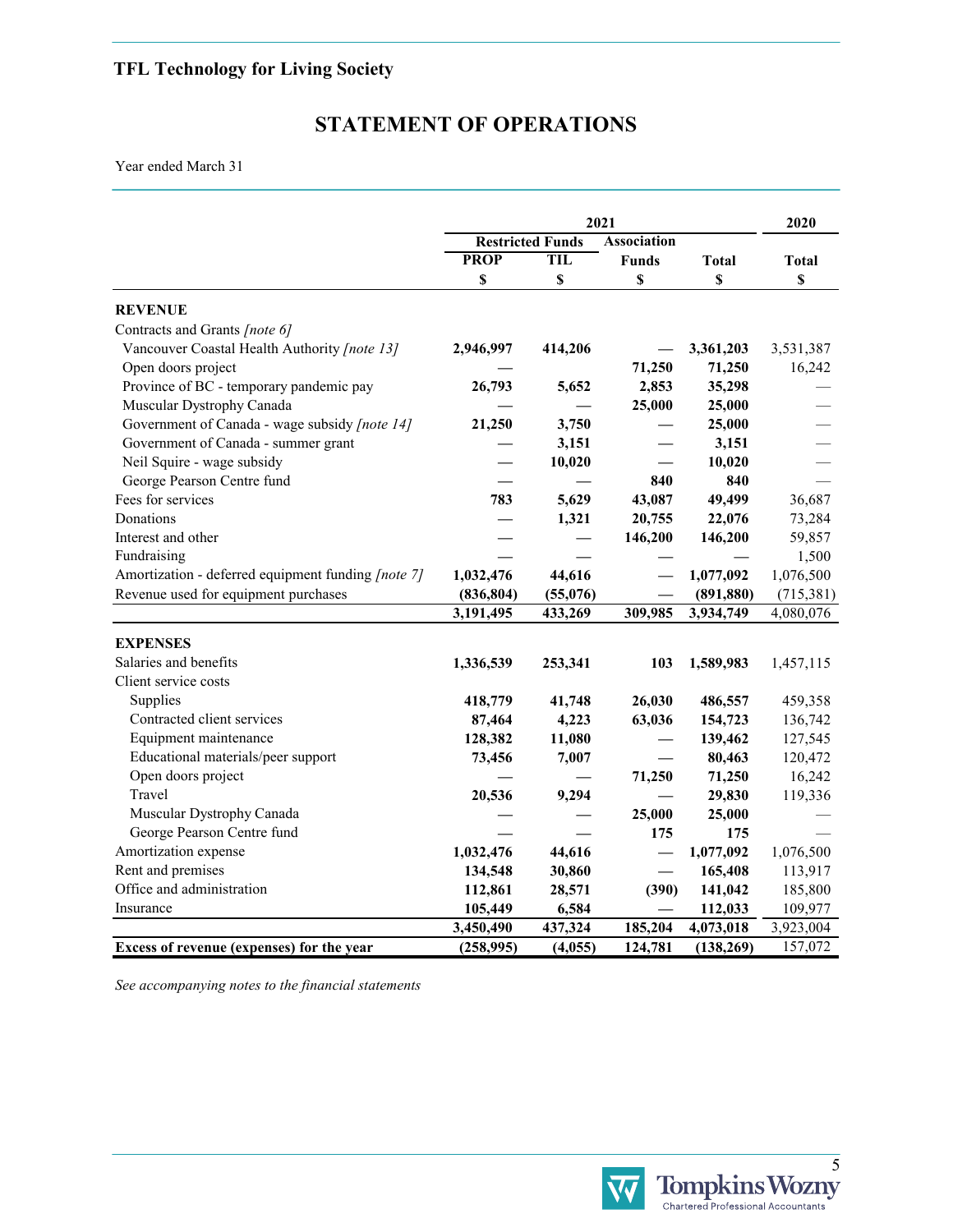# **STATEMENT OF CASH FLOWS**

Year ended March 31

|                                                 | 2021<br>\$  | 2020<br>\$  |
|-------------------------------------------------|-------------|-------------|
| <b>OPERATING ACTIVITIES</b>                     |             |             |
| Excess of revenue (expenses) for year           | (138, 269)  | 157,072     |
| Items not affecting cash                        |             |             |
| Amortization - equipment                        | 1,077,092   | 1,076,500   |
| Amortization - deferred equipment funding       | (1,077,092) | (1,076,500) |
| Change in other non-cash items                  |             |             |
| Funding and accounts receivable                 | (193, 457)  | (22,670)    |
| GST receivable                                  | (1,919)     | (2,084)     |
| Inventory of supplies                           | 27,834      | 43,985      |
| Prepaid expenses                                | (4,180)     | 24,585      |
| Accounts payable and accruals                   | (300, 210)  | 274,909     |
| Deferred funding and revenue                    | (865, 250)  | (1,221,483) |
| Deferred interest                               | (129, 360)  | 16,972      |
| Cash used in operating activities               | (1,604,811) | (728, 714)  |
| <b>FINANCING ACTIVITIES</b>                     |             |             |
| Restricted funding used for equipment purchases | 891,880     | 715,381     |
| Increase in investments (net)                   |             | 3,444       |
| Cash provided by financing activities           | 891,880     | 718,825     |
| <b>INVESTING ACTIVITIES</b>                     |             |             |
| Purchases of equipment                          | (891, 880)  | (715,381)   |
| Cash used in investing activities               | (891, 880)  | (715,381)   |
|                                                 |             |             |
| Decrease in cash for the year                   | (1,604,811) | (725, 270)  |
| Cash, beginning of year                         | 3,983,661   | 4,708,931   |
| Cash, end of year                               | 2,378,850   | 3,983,661   |

*See accompanying notes to the financial statements*

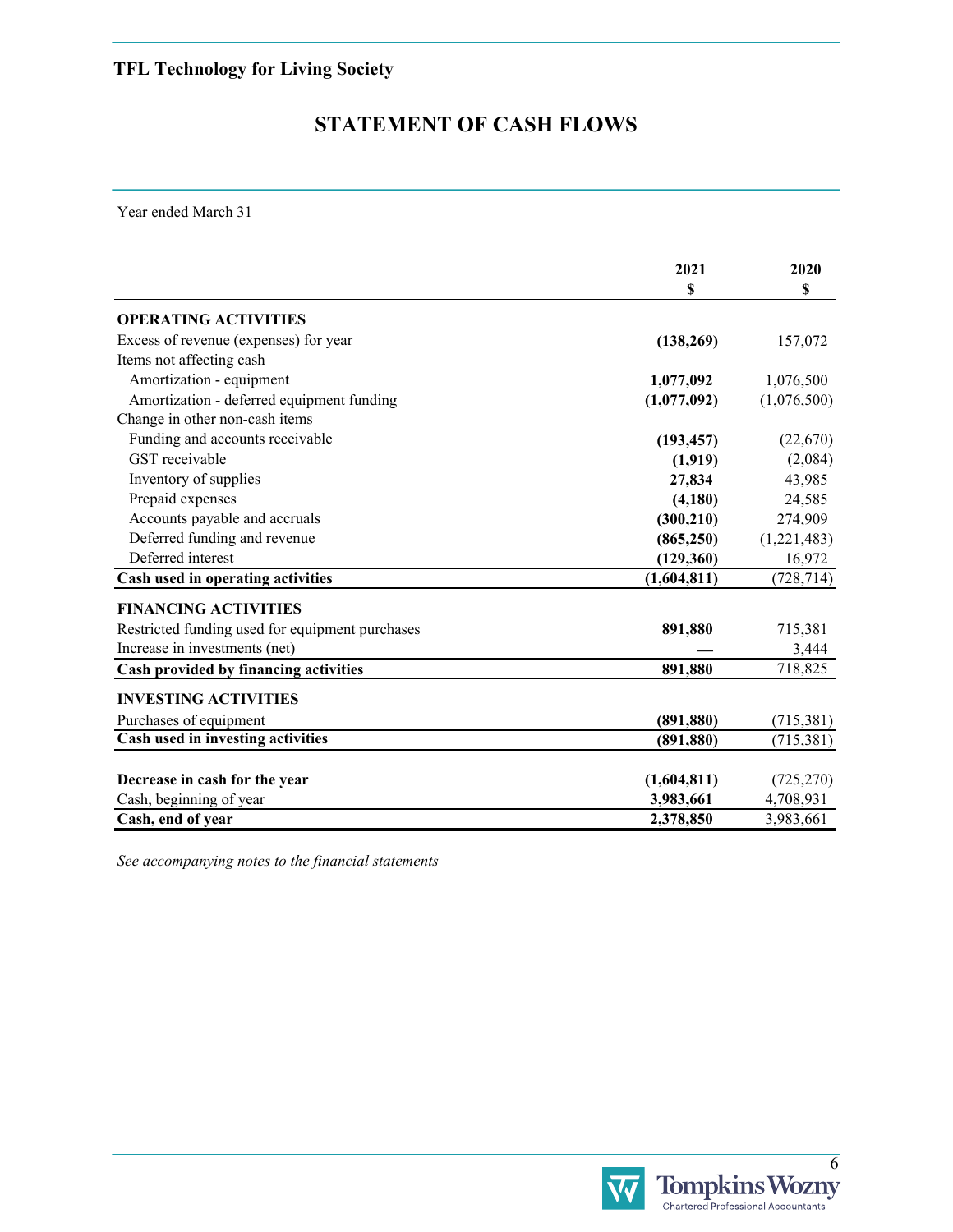March 31, 2021

## **1. NATURE OF OPERATIONS**

TFL Technology for Living Society (the "Society") commenced operations on April 1, 2006 when it assumed certain net assets and related contractual obligations of the B.C. Paraplegic Association. The Society is incorporated under the Societies Act (B.C.) and is a not-for-profit organization established for the purpose of providing assistive technologies and associated supports to meet the needs of persons with disabilities living independently in the community. The Society became a registered charity effective April 1, 2007.

The Society provides assistance through the following programs:

[a] The Technology for Independent Living ("TIL") program provides environmental controls and related supports to assist persons with severe disabilities in operating standard equipment in the home environment (i.e. telephone, lighting etc.). It also provides supports for those individuals who are physically disabled and non-vocal.

[b] The Provincial Respiratory Outreach Program ("PROP") provides a comprehensive range of equipment and supplies, respiratory therapy, education, biomedical engineering, and peer support to individuals with disabilities who need assisted ventilation to meet their respiratory needs while living in the community.

# **2. SIGNIFICANT ACCOUNTING POLICIES**

The financial statements were prepared in accordance with Canadian accounting standards for not-forprofit organizations ("ASNPO") and include the following significant accounting policies:

### **Use of Estimates**

The preparation of financial statements in conformity with Canadian ASNPO requires management to make estimates and assumptions that affect the reported amounts of assets and liabilities and disclosure of contingent assets and liabilities at the date of the financial statements and the amounts of revenues and expenses reported during the year. Significant areas requiring the use of management estimates relate to the determination of net recoverable value of assets, in particular as it relates to useful lives of capital assets and the determination of deferred revenue. Actual results could differ from these estimates.

### **Revenue Recognition**

Revenue is recognized using the deferral method of accounting, as it is earned.



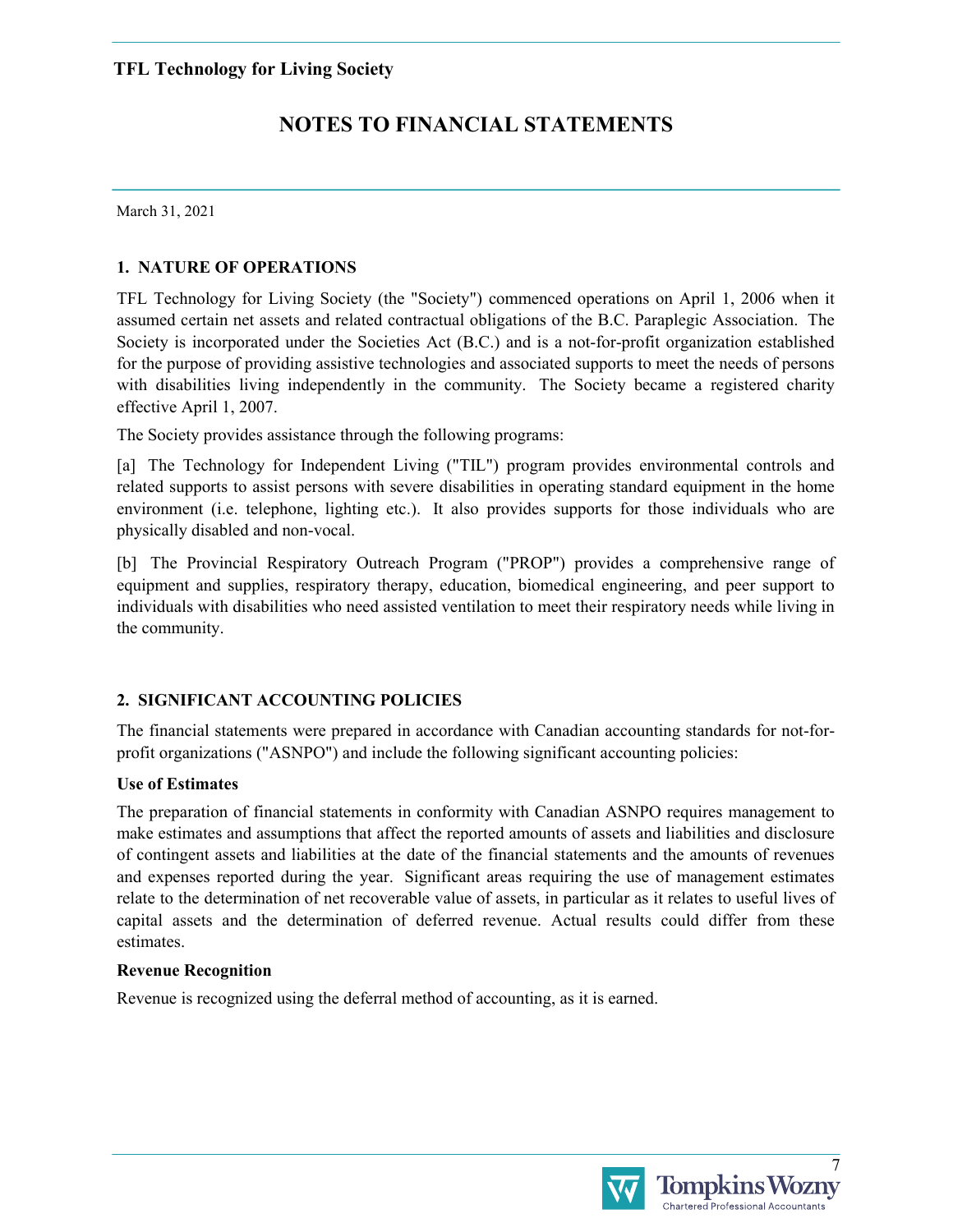March 31, 2021

# **2. SIGNIFICANT ACCOUNTING POLICIES (CONT'D)**

### **Fund Accounting**

The Society reflects revenues relating to the PROP and TIL programs as separate funds. Any unexpended funding for the PROP and TIL programs must be used for future expenditures or they are otherwise repayable to Vancouver Coastal Health Authority, the Province of B.C. or other service provider, or to the donor.

## **Direct Access Gaming Revenues**

Direct access gaming revenues are taken into income and reported as an expense as the funds are disbursed. Unexpended gaming funds are reported as deferred revenue of the TIL program.

## **Measurement of Financial Instruments**

The Society initially measures its financial assets and financial liabilities at fair value. The Society subsequently measures all its financial assets and financial liabilities at amortized cost, except for investments in equity instruments that are quoted in an active market, which are measured at fair value. Changes in fair value are recognized in net income.

Financial assets measured at amortized cost include cash, short-term deposits and accounts receivable. Financial liabilities measured at amortized cost include accounts payable and accruals.

Financial assets measured at cost are tested for impairment when there are indicators of impairment. The amount of the write-down is recognized in net income. The previously recognized impairment loss may be reversed to the extent of the improvement, directly or by adjusting the allowance account, provided it is no greater than the amount that would have been reported at the date of the reversal had the impairment not been recognized previously. The amount of the reversal is recognized in net income.

### **Investments**

The investments are recorded at their fair market value.

### **Inventory of Supplies**

Inventory of supplies is recorded at the lower of cost and current replacement cost.

# **Equipment**

Equipment is recorded at cost, less accumulated amortization, and is amortized on a straight-line basis over the following estimated useful lives:

| • PROP equipment              | 5 years  |
|-------------------------------|----------|
| • PROP computers              | 5 years  |
| • PROP database               | 15 years |
| • PROP furniture and fixtures | 10 years |
| • PROP leasehold improvements | 20 years |
| • TIL equipment               | 3 years  |

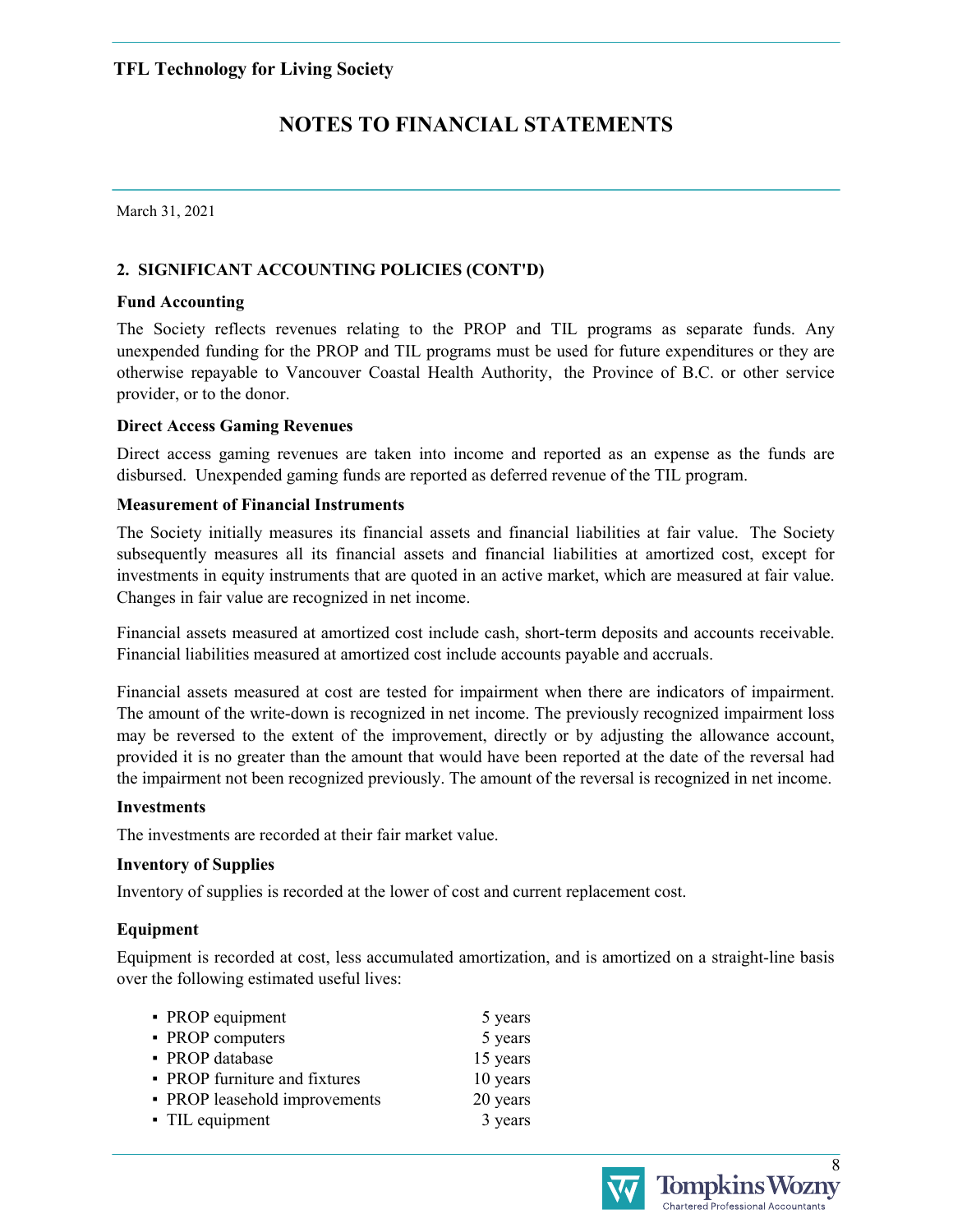# **NOTES TO FINANCIAL STATEMENTS**

March 31, 2021

# **3. CASH AND CASH EQUIVALENTS**

|                                            | 2021      | 2020      |
|--------------------------------------------|-----------|-----------|
|                                            | \$.       |           |
| Current account - operating                | 240,083   | 348,164   |
| Current account - Premium Interest account | 88,767    | 585,445   |
| Guaranteed investment certificates         | 2,050,000 | 3,050,000 |
| Investment account cash balance            |           |           |
|                                            | 2,378,850 | 3,983,661 |

The guaranteed investment certificates have interest rates ranging from 0.15% to 0.75% and maturity dates ranging from June 2021 to December 2021.

## **4. EQUIPMENT**

|                                    |           | Accumulated  | <b>Book</b> |
|------------------------------------|-----------|--------------|-------------|
|                                    | Cost      | Amortization | Value       |
|                                    | \$        | \$           | \$          |
| 2021                               |           |              |             |
| PROP equipment                     | 5,939,160 | 3,990,427    | 1,948,733   |
| PROP computers                     | 28,312    | 13,562       | 14,750      |
| PROP database                      | 29,668    | 1,978        | 27,690      |
| <b>PROP</b> furniture and fixtures | 12,649    | 1,265        | 11,384      |
| PROP leasehold improvements        | 14,085    | 704          | 13,381      |
| TIL equipment                      | 383,150   | 309,036      | 74,114      |
|                                    | 6,407,024 | 4,316,972    | 2,090,052   |
| 2020                               |           |              |             |
| PROP equipment                     | 5,979,163 | 3,768,890    | 2,210,273   |
| TIL equipment                      | 329,482   | 264,491      | 64,991      |
|                                    | 6,308,645 | 4,033,381    | 2,275,264   |

Pursuant to the Society's contracts with Vancouver Coastal Health Authority ("VCHA") or the Province of B.C., the above equipment is held solely for use in the PROP and TIL programs.

### **5. ACCOUNTS PAYABLE AND ACCRUALS**

|                                             | 2021    | 2020    |
|---------------------------------------------|---------|---------|
|                                             | S.      |         |
| Operations                                  | 213,641 | 514,746 |
| Government remittances - payroll deductions | 29,356  | 32,693  |
| - WorkSafeBC                                | 4.610   | 378     |
|                                             | 247,607 | 547,817 |

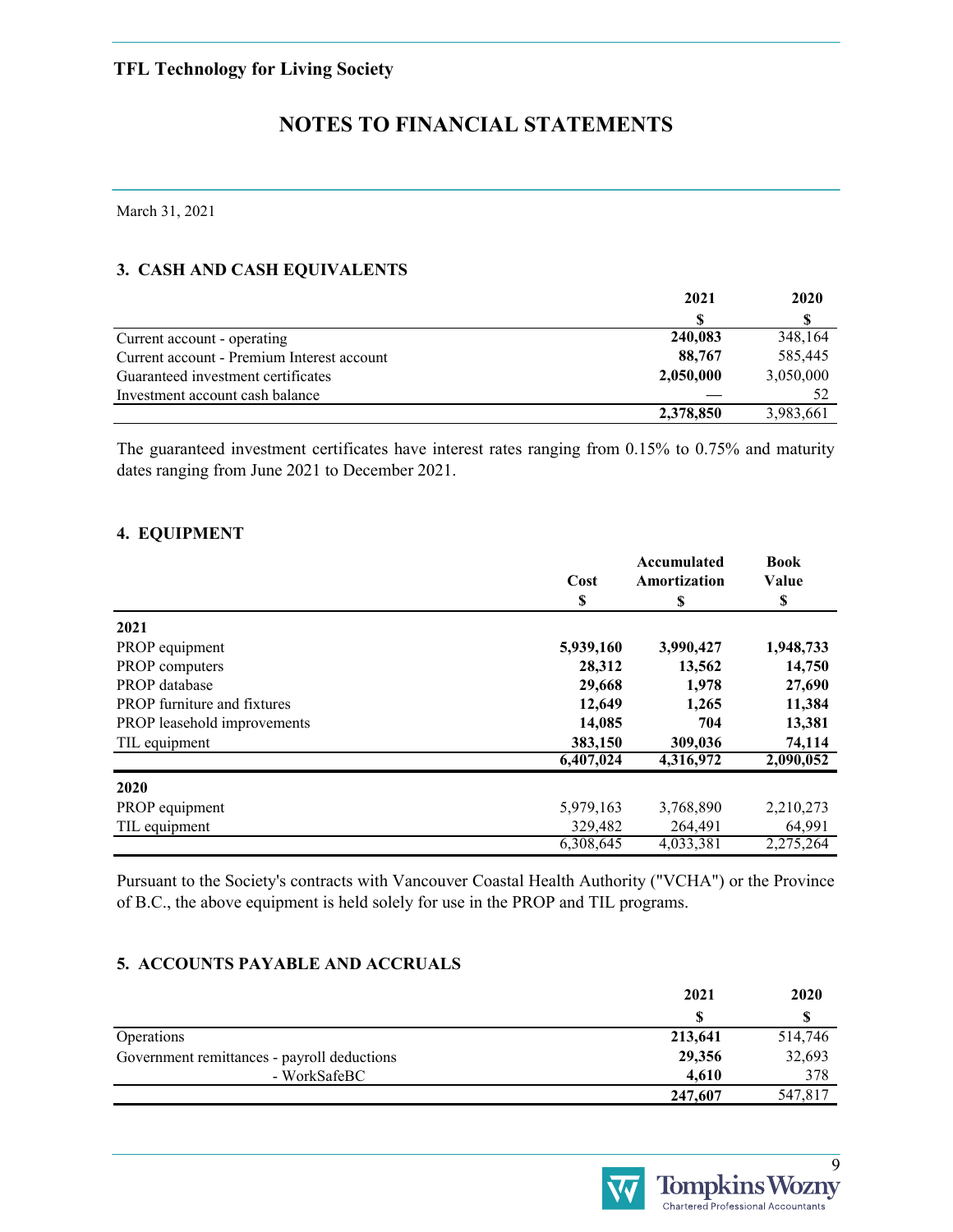# **NOTES TO FINANCIAL STATEMENTS**

March 31, 2021

### **6. DEFERRED FUNDING AND REVENUE**

Deferred funding and revenue represents funding received that is designated for operating and program expenses to be incurred after the end of the year.

|                                                 | Opening<br>deferred<br>\$ | <b>Received</b><br>or Receivable<br>\$ | Earned<br>\$ | <b>Closing</b><br>deferred<br>\$ |
|-------------------------------------------------|---------------------------|----------------------------------------|--------------|----------------------------------|
| <b>PROP Fund:</b>                               |                           |                                        |              |                                  |
| Vancouver Coastal Health Authority - operations | 154,639                   | 1,885,914                              | 1,883,584    | 156,969                          |
| Vancouver Coastal Health Authority - equipment  | 866,246                   | 197,167                                | 1,063,413    |                                  |
| Province of BC - temporary pandemic pay         |                           | 26,793                                 | 26,793       |                                  |
| Government of Canada - wage subsidy             |                           | 21,250                                 | 21,250       |                                  |
|                                                 | 1,020,885                 | 2,131,124                              | 2,995,040    | 156,969                          |
| <b>TIL Fund:</b>                                |                           |                                        |              |                                  |
| Vancouver Coastal Health Authority              | 33,763                    | 414,962                                | 414,206      | 34,519                           |
| Government of Canada - summer grant             |                           | 3,151                                  | 3,151        |                                  |
| Government of Canada - wage subsidy             |                           | 3,750                                  | 3,750        |                                  |
| Neil Squire Society - wage subsidy              |                           | 10,020                                 | 10,020       |                                  |
| Province of BC - temporary pandemic pay         |                           | 5,652                                  | 5,652        |                                  |
|                                                 | 33,763                    | 437,535                                | 436,779      | 34,519                           |
| <b>Association Fund:</b>                        |                           |                                        |              |                                  |
| Open Doors project                              | 86,075                    | 17,500                                 | 71,250       | 32,325                           |
| Muscular Dystrophy Canada                       |                           | 25,000                                 | 25,000       |                                  |
| Province of BC - temporary pandemic pay         |                           | 2,853                                  | 2,853        |                                  |
| George Pearson Centre fund                      |                           | 25,000                                 | 840          | 24,160                           |
| Simon Cox Innovations fund                      | 15,900                    | 27,500                                 |              | 43,400                           |
| Suzette Lewis fund                              | 890                       |                                        |              | 890                              |
|                                                 | 102,865                   | 97,853                                 | 99,943       | 100,775                          |
|                                                 | 1,157,513                 | 2,666,512                              | 3,531,762    | 292,263                          |

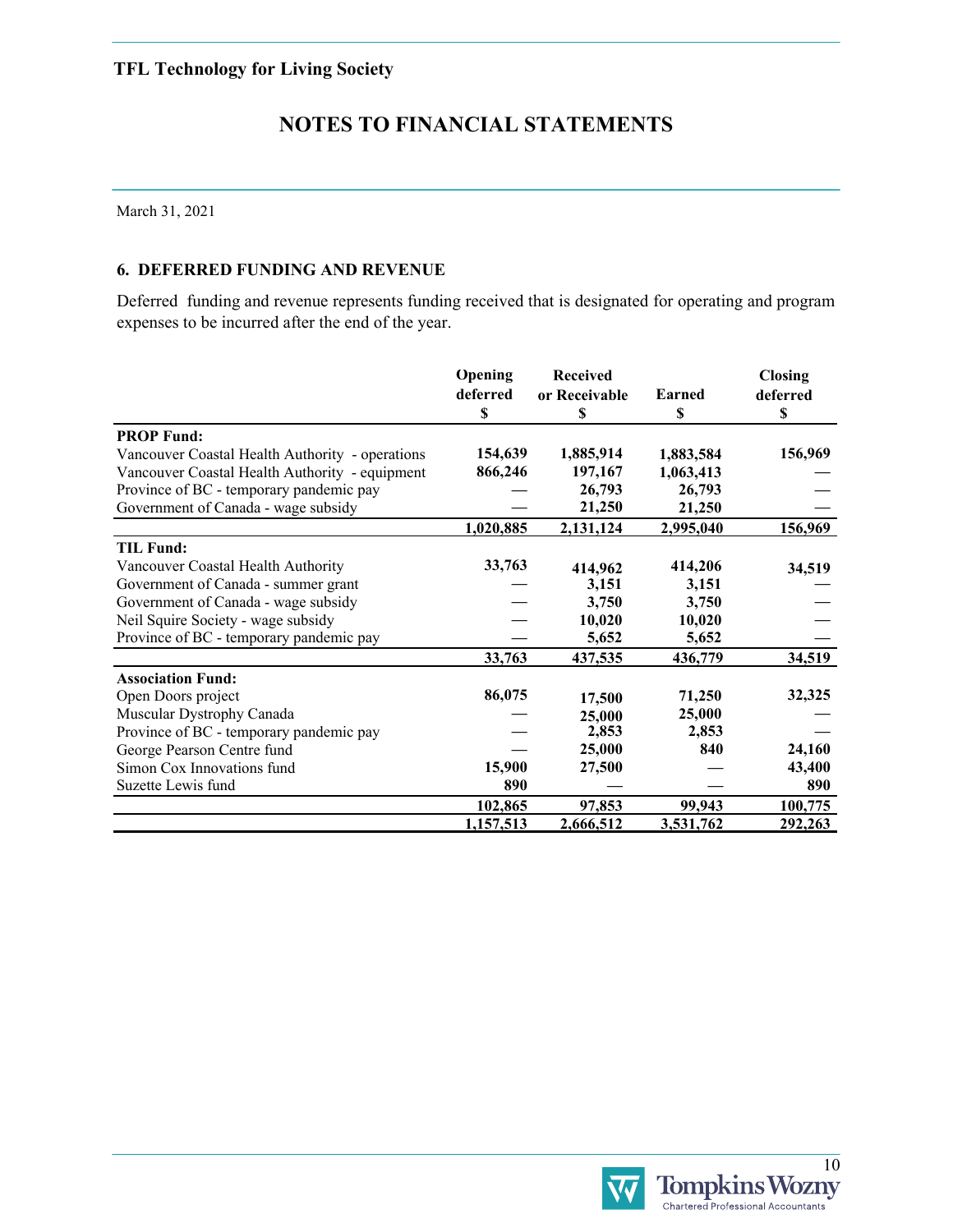# **NOTES TO FINANCIAL STATEMENTS**

March 31, 2021

### **7. DEFERRED EQUIPMENT FUNDING**

Deferred equipment funding represent past funding received that has been expended on equipment purchases that have not yet been recognized as income. This funding is being amortized to income over the useful life of the related equipment, as follows:

|                                                         | 2021        | 2020        |
|---------------------------------------------------------|-------------|-------------|
|                                                         | S           | S           |
| Balance, beginning of year                              | 2,275,264   | 2,636,383   |
| Expended on equipment during the year                   |             |             |
| From PROP funding                                       | 836,804     | 668,277     |
| From TIL funding                                        | 55,076      | 47,104      |
| Amortization of equipment for the year - PROP equipment | (1,032,476) | (1,031,340) |
| Amortization of equipment for the year - TIL equipment  | (44, 616)   | (45,160)    |
| Balance, end of year                                    | 2,090,052   | 2,275,264   |

## **8. INTERNALLY RESTRICTED NET ASSETS**

The Society's Board of Directors has internally restricted net assets for the following purposes:

|                             |                | <b>Restricted in</b> | Utilized in |                |
|-----------------------------|----------------|----------------------|-------------|----------------|
|                             | <b>Opening</b> | year                 | year        | <b>Closing</b> |
|                             | S              | \$                   | Φ           |                |
| TIL development plan        | 35,335         |                      |             | 35,335         |
| TIL special needs equipment | 22,349         |                      |             | 22,349         |
| Building fund               | 128,993        |                      |             | 128,993        |
|                             | 186,677        |                      |             | 186,677        |

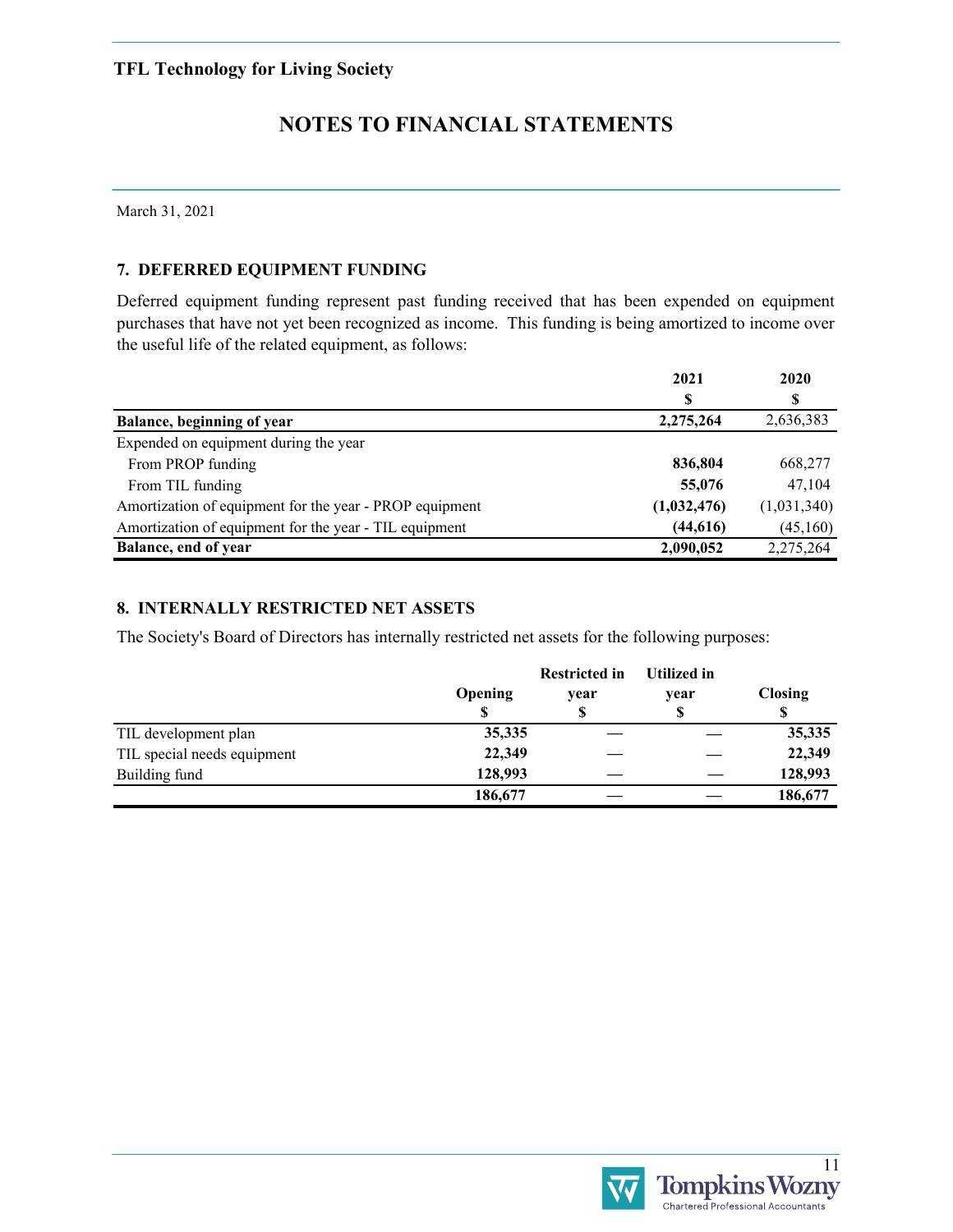March 31, 2021

# **9. ALLOCATED EXPENSES**

In 2021, the Society allocated salary and benefits expenses and administrative costs to the PROP and TIL programs, as shown in the following table:

|                                                 | <b>PROP</b> | TIL        | <b>Association</b> |
|-------------------------------------------------|-------------|------------|--------------------|
| <b>Salaries and benefits</b>                    |             |            |                    |
| Executive director, finance & admin. Manager    | 80%         | <b>20%</b> | Nil                |
| Biomedical engineering department manager       | 50%         | 50%        | Nil                |
| Biomedical technician                           | 50%         | 50%        | Nil                |
| Client services & IT manager, materials manager | 80%         | 20%        | Nil                |
| Respiratory therapy department manager          | 100%        | Nil        | Nil                |
| <b>Administrative costs</b>                     |             |            |                    |
| Rent and premises                               | 80%         | <b>20%</b> | Nil                |
| Staff travel                                    | 80%         | 20%        | Nil                |
| Office and administration                       | 80%         | 20%        | Nil                |

Insurance is allocated to PROP, TIL and the Association based on the relative value of the items insured. All other costs were incurred specifically for each program.

### **10. FINANCIAL INSTRUMENTS**

The Society is exposed to various risks through its financial instruments. The following analysis presents the Society's exposures to significant risk as at March 31, 2021.

### **Credit Risk**

The Society is exposed to credit risk with respect to its bank deposits, short-term investments and accounts receivable. The Society assesses, on a continuous basis, accounts receivable on the basis of amounts it is virtually certain to receive and investments are invested with a large financial institution.

### **Liquidity Risk**

Liquidity risk is the risk of being unable to meet cash requirements or fund obligations as they become due. It stems from the possibility of a delay in realizing the fair value of financial instruments.

The Society manages its liquidity risk by constantly monitoring forecasted and actual cash flows and financial liability maturities, and by holding assets that can be readily converted into cash.

### **Interest Rate Risk**

The Society is exposed to interest rate risk on its term deposits in so far that the initial rate may be higher than the current interest rate obtained on maturity and renewal.